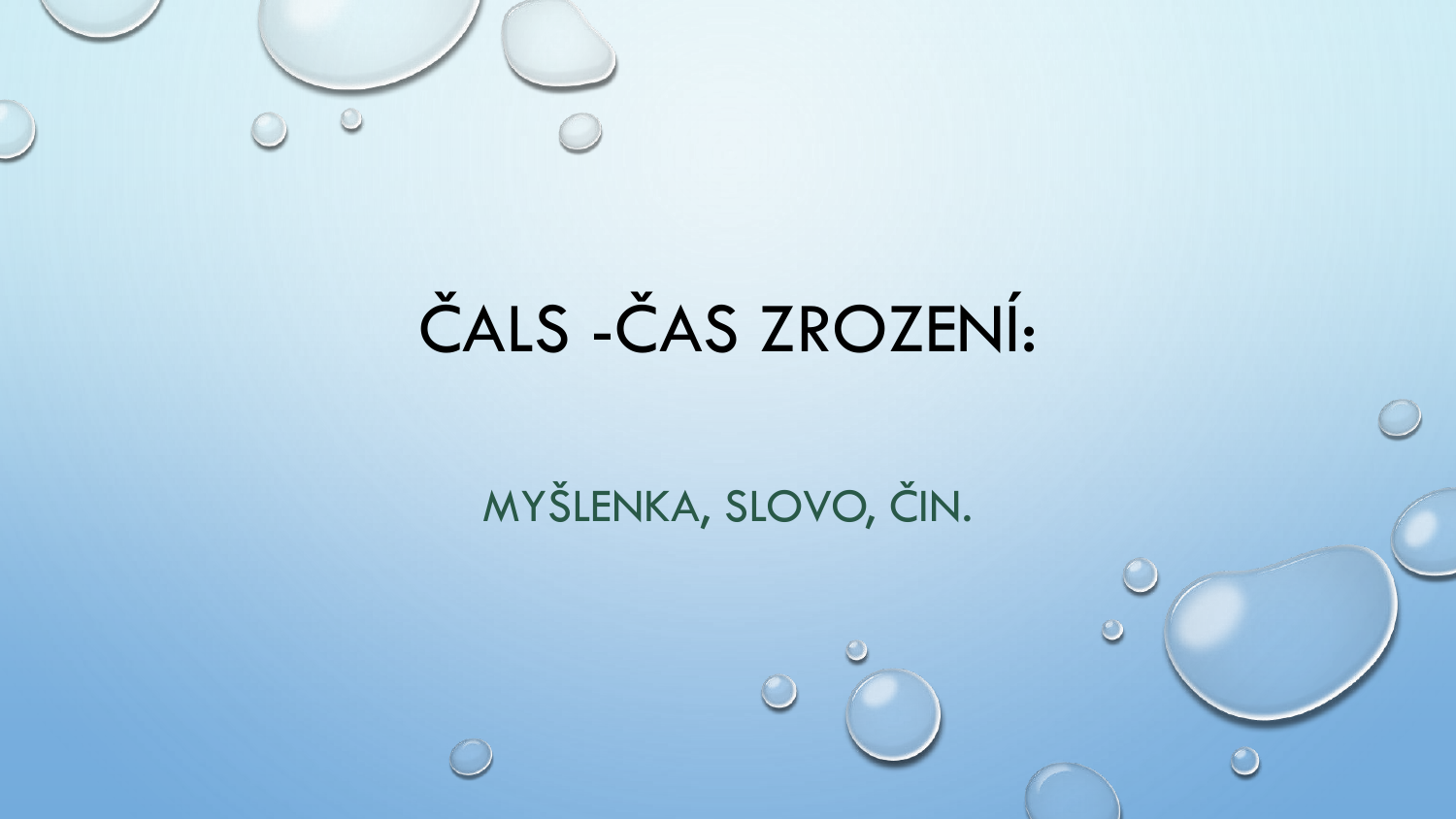## MYŠLENKA

NA SAMÉM PRVOPOČÁTKU VZNIKU ČEHOKOLI MUSÍ BÝT MYŠLENKA, HLUBOKÁ TVŮRČÍ, KTEROU MOUDRÝ ČLOVĚK PĚSTUJE, ZALÉVÁ INFORMACEMI, HÝČKÁ NÁPADY.

PAK PŘIJDE SLOVO, KTERÉ ZPŮSOBÍ SETKÁNÍ A SETKÁNÍ KDYŽ JE TVŮRČÍ DÁ SLOVO KE SLOVU, ENERGII K ENERGII A VZNIKNE ČIN.

TÍM KDO BYL NA SAMÉM PRVOPOČÁTKU VZNIKU TÉ MYŠLENKY JE DOC. MUDR. IVA HOLMEROVÁ, PH.D.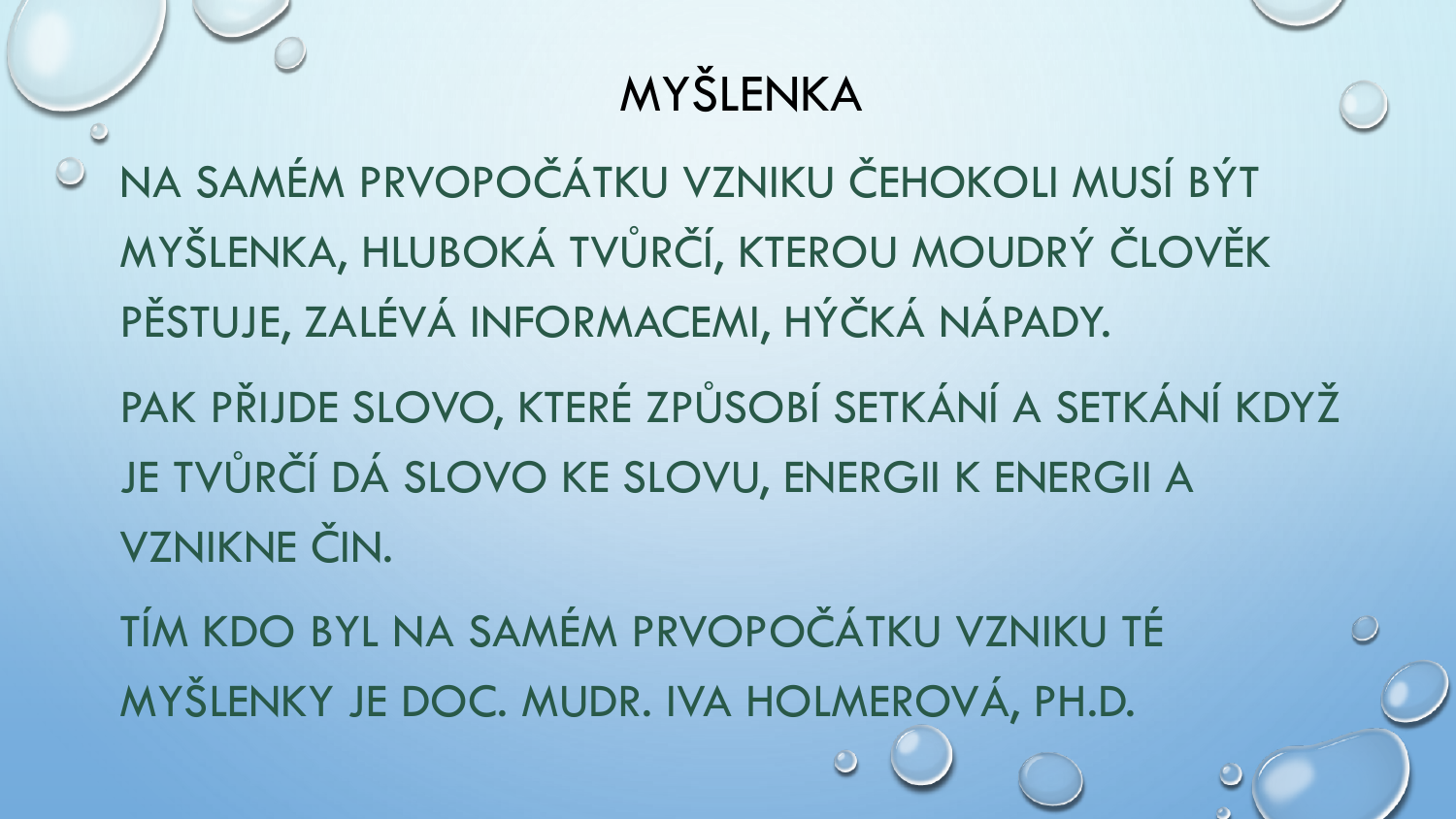## ČAS ZROZENÍ

PŘENESME SE DO DOBY KDY ČESKÁ ALZHEIMEROVSKÁ SPOLEČNOST VZNIKALA

JE ČTYŘI ROKY PO REVOLUCI A TADY SEDÍM SPOLU S PRIM HOLMEROVOU, DOC. VOJTĚCHOVSKÝM, NOREN CIBA, DR. JANEČKOVOU.

KOLENO NA KOLENO V MALÉ MÍSTNOSTI GERONTOCENTRA V ŠIMŮNKOVĚ ULICI. MÍSTNOST JE PLNA OČEKÁVÁNÍ. VENKU V PRAZE NÁŠ MLADÝ KONEČNĚ DEMOKRATICKÝ STÁT VYTVÁŘÍ SVOU NOVOU PODOBU A CO SE DĚJE TADY?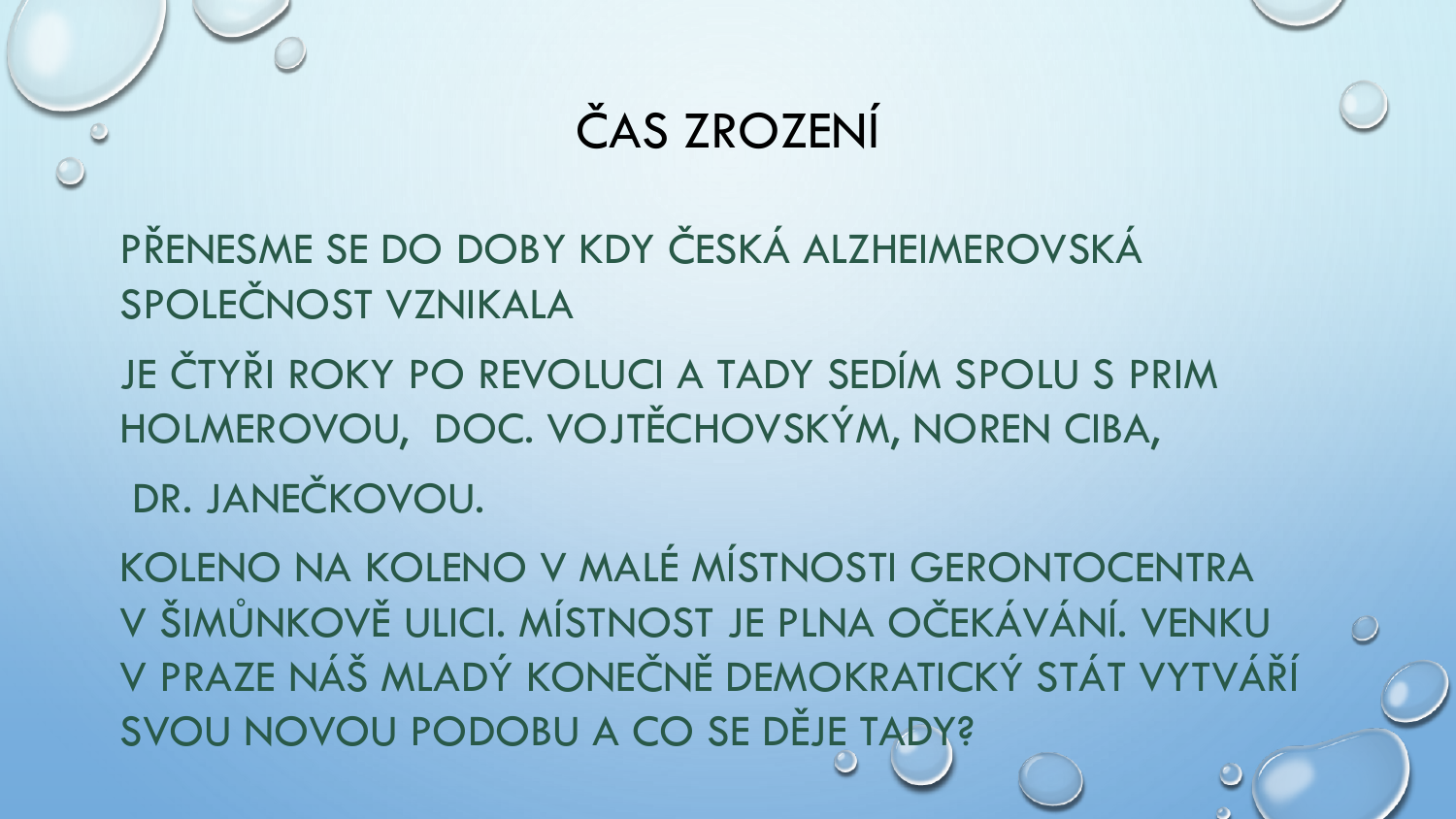

## ZA VELKÉ INICIATIVY HANY JANEČKOVÉ A S VELKOU PODPOROU OSTATNÍCH,

DÁVÁME HLAVY DOHROMADY A DOMLOUVÁME SE NA ZÁKLADNÍCH PRINCIPECH A NÁZVU SPOLEČNOSTI

KTERÁ UMOŽNÍ DOBROU A TAK TROCHU JINOU PÉČI, NEŽ  $\circ$ JE V TÉ DOBĚ V ČESKOSLOVENSKU DOSTUPNÁ.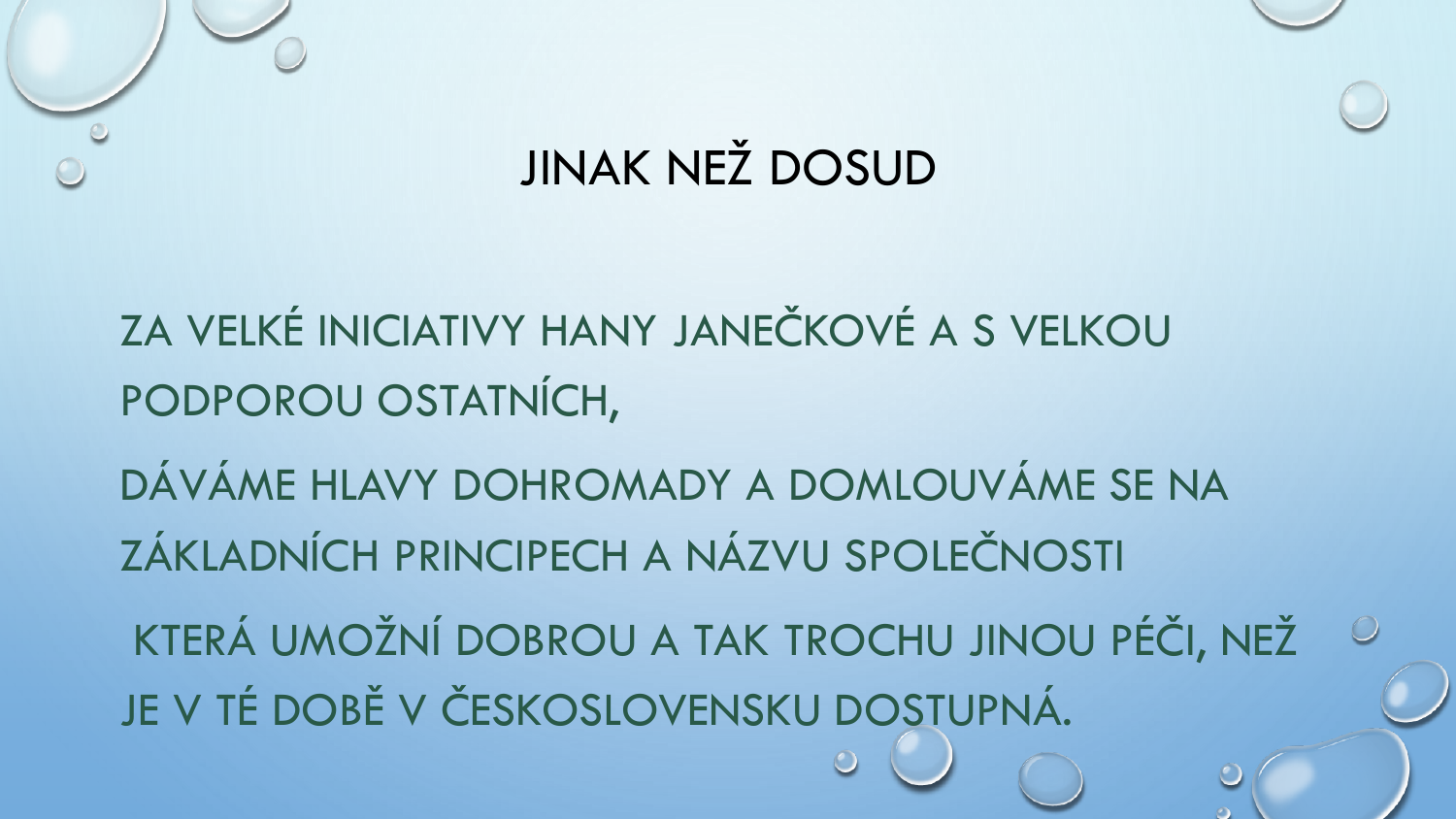#### JAK SE BUDEME JMENOVAT?

A TAK DISKUTUJEME. KOMU MÁ BÝT SPOLEČNOST URČENA, JAK BUDE PRACOVAT, CO JE VŠECHNO POTŘEBA UDĚLAT?

JAK SE BUDE JMENOVAT?

DOCENT VOJTĚCHOVSKÝ CÍLÍ NA PREGNANTNÍ, PŘESNÉ POJMENOVÁNÍ.

ZKUŠENOSTI ZE ZAHRANIČÍ, ÚSTA NOREN CIBA, NÁS VEDOU CESTOU POUŽÍT POJMENOVÁNÍ OBVYKLÉ A POUŽÍVANÉ VŠEMI V EVROPĚ - ČESKÁ ALZHEIMEROVSKÁ SPOLEČNOST.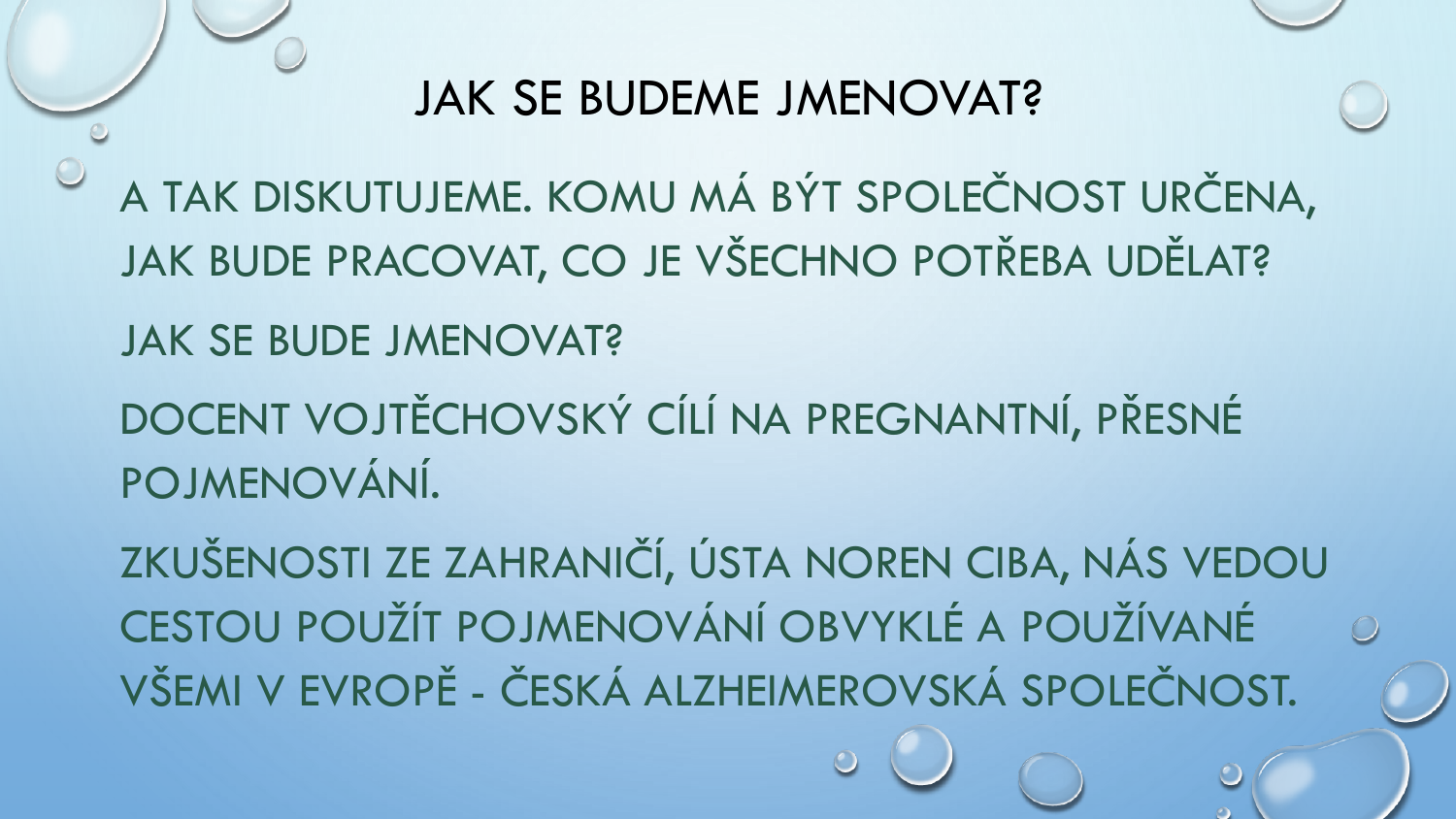#### **JAK SE BUDEME JMENOVAT?**

JÁ UŽ POCHOPILA SVOU HLAVNÍ ROLI,

JSEM PRAKTIK – MANAŽER HLÍDÁM ČAS DISKUZE, PROTOŽE BYCHOM MOHLI SPOLU BÝT DO RÁNA, TAK TVŮRČÍ TO TU JE. ZAJÍMAVÉ JE, ŽE SE NIKDO NEPTÁ, CO Z TOHO BUDE MÍT. VŠICHNI PRACUJÍ ZADARMO, DOBROVOLNĚ A TAK TO PŮJDE **JEŠTĚ MNOHO LET.**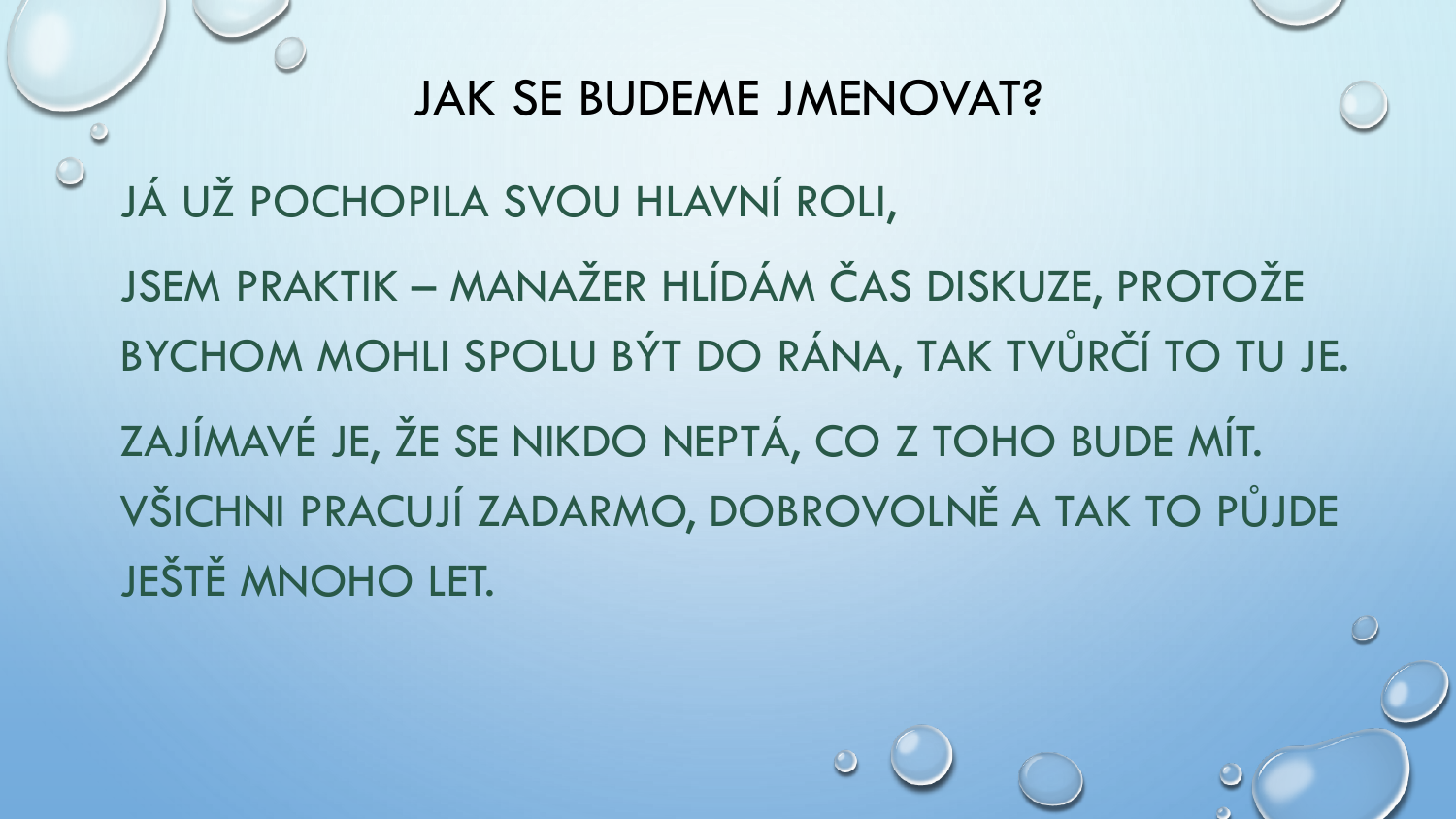## VZTAHOVÁ PÉČE

- · INTUITIVNĚ CÍTÍME, ŽE SE PÉČE O SENIORY S DEMENCÍ MÁ UBÍRAT CESTOU VZTAHOVÉ PÉČE S RESPEKTEM A ÚCTOU KE VŠEM ZÚČASTNĚNÝM.
- A TO SE TADY V DĚLOZE GERONTOCENTRA PŘED PORODEM ČESKÉ ALZHEIMEROVSKÉ SPOLEČNOSTI, KDY SE SPOJUJÍ PRVKY ZNALOSTÍ, ZKUŠENOSTÍ ZÚČASTNĚNÝCH, SKUTEČNĚ PLÁNUJE.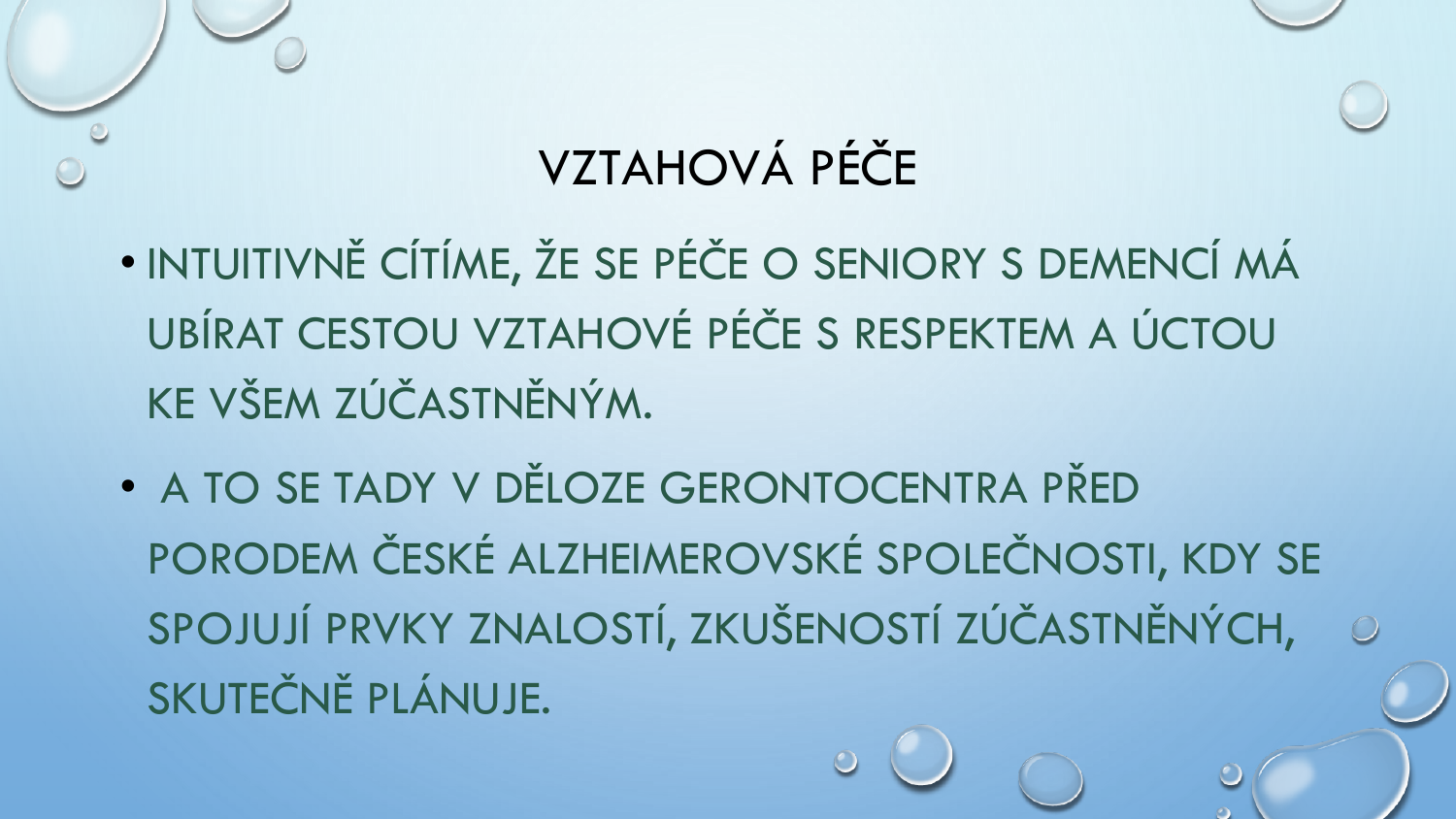## NĚCO MÁLO O MĚ

- A JÁ PAVLA HÝBLOVÁ JSEM V DOBĚ ZRODU ČALS VRCHNÍ SESTROU V DOMOVĚ SENIORŮ DIAKONII ČCE V KRABČICÍCH.
- UŽ ROK SE ZDE SNAŽÍME VZTAHOVOU PÉČI O KLIENTY NA SPECIALIZOVANÉM ODDĚLENÍ, KTERÉ SE V BUDOUCNOSTI BUDE JMENOVAT VÁŽKA.
- CHCEME ZLEPŠIT JEJICH ŽIVOT BEZ NUTNOSTI HOSPITALIZACE V PSYCHIATRICKÉ LÉČEBNĚ. NEJSEM NA TO SAMA, MÁM OKOLO SEBE TÝM VZÁCNÝCH LIDÍ. DAŘÍ SE NÁM TO. PROTO JSEM TADY, MOJE ROLE JE PŘIDAT ZKUŠENOST Z PRAXE A MNOHO, MNOHO SE NAUČIT.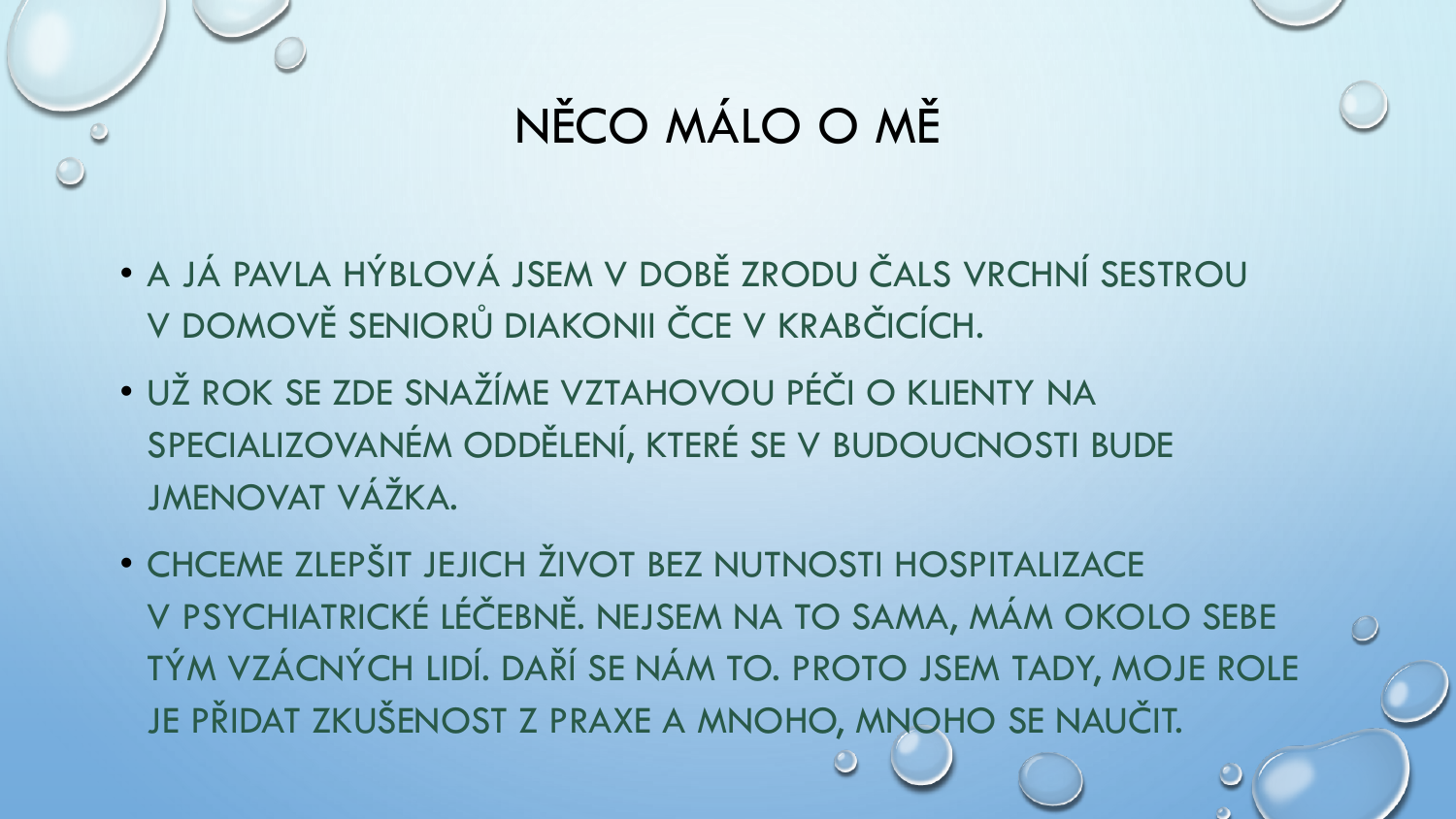• KDYBY NEBYLA PŘI PRVOPOČÁTCÍCH VZNIKU MYŠLENKA SLOVO A ČIN ČLOVĚKA NA VÝSOST NEZIŠTNÝCH A MOUDRÝCH LIDÍ MOHLA BY NA SVŮJ VZNIK ČESKÁ ALZHEIMEROVSKÁ SPOLEČNOST JEŠTĚ DLOUHO ČEKAT A VZNIKLA BY? KDO VÍ?

• TÍM, KDO JE NA POČÁTKU VŠECH SETKÁNÍ, PŘEKLÁDÁ, TVOŘÍ A DOTAHUJE JE PRIM. PROF. MUDR. HOLMEROVÁ CSC. BEZ NÍ BY ČALS A PÉČE O SENIORY S DEMENCEMI NEBYLI TÍM, ČÍM JSOU DNES.